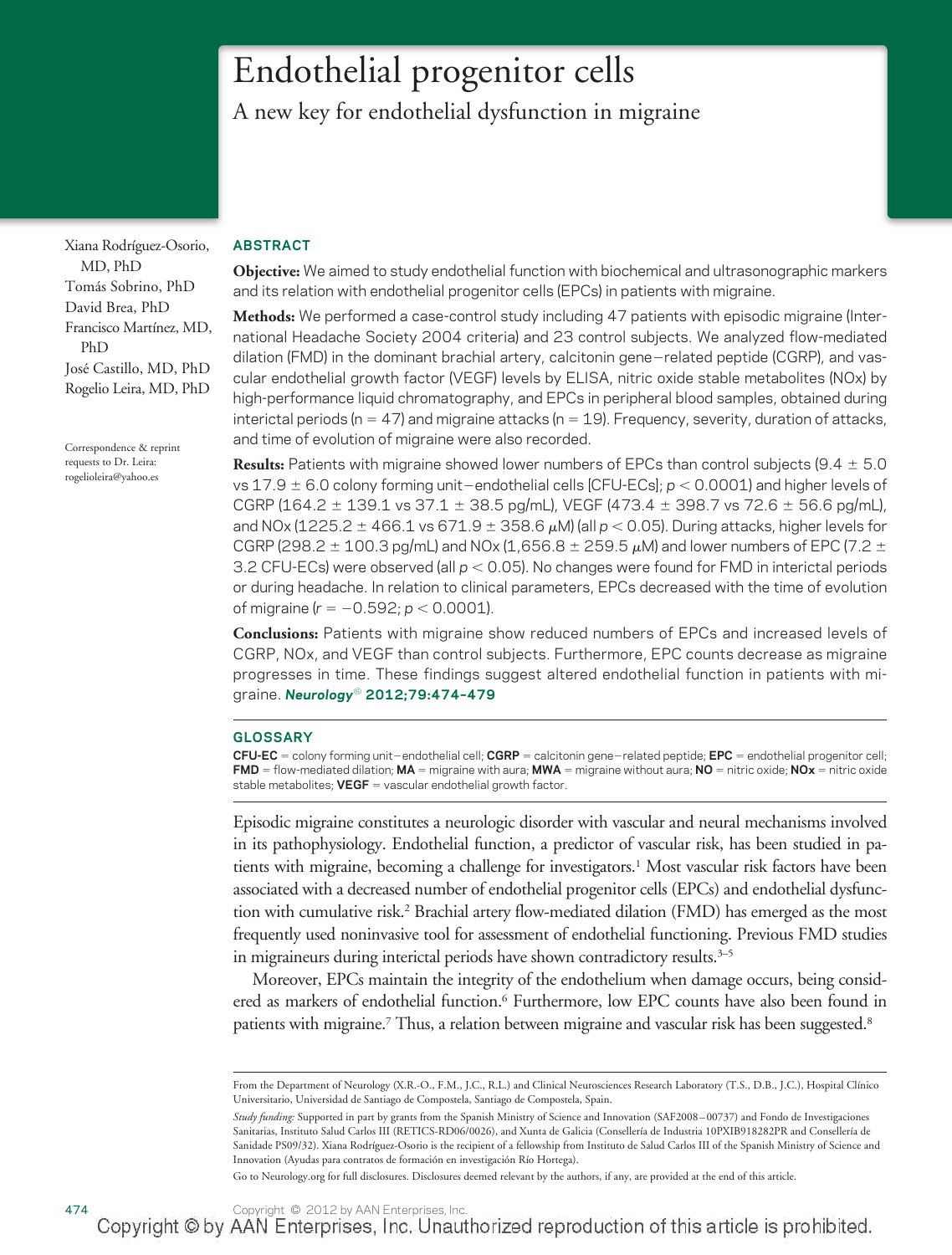Conversely, release of inflammatory vasoactive peptides during migraine attacks may induce endothelial damage.<sup>9</sup> Calcitonin generelated peptide (CGRP) and nitric oxide (NO) cause arterial vasodilation and modulate endothelial function. NO pathway abnormalities and subsequent endothelial dysfunction have been reported in patients with migraine.<sup>10</sup> Furthermore, antagonists of CGRP and NO have been proved to abort migraine attacks.<sup>11,12</sup> Finally, vasodilation may also be mediated by vascular endothelial growth factor (VEGF), producing plasma protein extravasation that would increase the risk of migraine.<sup>13</sup>

Therefore, the objectives of this study were 1) to investigate the presence of endothelial dysfunction by ultrasonography and biomarkers in patients with migraine during interictal and ictal periods and 2) to analyze the relationship between endothelial function and clinical parameters.

**METHODS Study population.** This was a case-control study including consecutive patients with episodic migraine with aura (MA) or without aura (MWA) attending a headache clinic at a tertiary hospital, in whom migraine was diagnosed by a neurologist according to the International Headache Society criteria14 and healthy control subjects without migraine or other type of headache, matched by gender and age. All subjects were  $\geq$  18 years old. Control subjects were recruited from the hospital and university staff, students, and general population. Clinical variables were recorded, and FMD, CGRP, NOx, VEGF, and EPCs were determined. The period of recruitment was from April 2007 to December 2009.

Exclusion criteria were the following: 1) high blood pressure (known high blood pressure or  $\geq$  measurements greater than 140/90 mm Hg); 2) coronary disease (coronary lesions 50% determined by angiography, myocardial infarction, angina pectoris, or coronary recanalization); 3) diabetes mellitus (known diabetes mellitus or  $\geq$ 2 fasting serum glucose determinations 126 mg/dL); 4) hypercholesterolemia (pharmacologically treated or fasting serum cholesterol 200 mg/dL); 5) infectious diseases; 6) chronic inflammatory conditions; 7) severe systemic diseases; 8) oligomenorrhea, polymenorrhea, or polycystic ovarian syndrome; 9) pregnancy or lactation; 10) obesity (body mass index  $>$  35 kg/m<sup>2</sup>); 11) smoking habit (within the previous 12 months); and 12) recent consumption of vasoactive drugs  $(<$  4 times the medium half-life of the active substance). No patient was receiving preventive treatment for any of these conditions.

**Standard protocol approvals, registrations, and patient consents.** The study was approved by the Research Ethics Committee of Hospital Clínico Universitario of Santiago de Compostela. All patients and control subjects provided written informed consent.

**Study protocol.** After a screening visit, eligible subjects were invited to perform an ultrasonographic examination and blood sample extraction. Patients were headache-free from the previous 72 to the 24 hours after the visit. If a migraine occurred within the first 24 hours, measurements were repeated in another headache-free period. Subjects had not previously consumed anti-inflammatory or analgesic medication. In migraineurs, the complete protocol was repeated during a headache attack.

Measurements for control subjects and patients during the headache-free period were performed between 10:00 and 11:00 AM in a quiet, temperature-controlled room (22–24°C) by a single observer. Subjects were at rest in the supine position for the previous 10 minutes. A blood sample was extracted from the nondominant forearm. After blood collection, the ultrasonographic study was completed in the dominant forearm. Patients were admitted to the clinic during a migraine attack, and the duration of headache from onset was recorded. Symptomatic treatment was allowed after the study protocol was completed.

**Clinical variables.** Demographic and clinical data were recorded, including age, gender, type of migraine (MA or MWA), frequency of attacks, intensity of headaches (no effect on daily activities, pain limiting common tasks, or migraine preventing work), duration of attacks  $(4-8, 9-24,$  and  $25-72$  hours), and duration of the disease (years).<sup>15</sup> Clinical parameters of migraine were considered as an average of the patient's episodes.

**FMD.** FMD of the brachial artery was assessed by the same investigator blinded for biochemical and EPC determinations, after prior technical training and validation of data, compared with medical staff skilled in neurosonology. For that purpose, a high-resolution B-mode ultrasound device (Aplio 50 Toshiba SSA-700) with a 7.5-MHz linear array transducer was used. FMD evaluations were performed according to the International Brachial Artery Reactivity Task Force and the Working Group of the European Society of Hypertension guidelines.<sup>16,17</sup> The dominant brachial artery was imaged  $3-5$  cm proximal to the antecubital fossa in a longitudinal plane, perpendicular to the ultrasound beam. Baseline measurements were first performed (d1, as the mean of 5 artery diameter determinations during systole) and followed by a rapid inflation of a cuff placed around the proximal forearm to 300 mm Hg for 4 minutes. The location was marked, and a new determination was performed (d2, as the mean of new 5 determinations of the artery diameter during systole)  $45-60$  seconds after cuff release causing a reactive hyperemia. Brachial artery diameters were obtained from the nearto-far blood wall intima-media interfaces. FMD was expressed as the percentage of increase in the diameter from baseline (d2  $d1/d1 \times 100$ ).

**EPCs.** EPCs were measured according to the methods described elsewhere.18 A 14-mL sample of venous blood was used for the isolation of EPC colonies. Samples were processed within 1 hour after collection by a unique investigator blinded for clinical, ultrasonographic, and biochemical data. Mononuclear cells were first isolated by Ficoll density gradient centrifugation. Five million peripheral blood mononuclear cells per well were then plated on fibronectin-coated 6-well dishes (BD BioSciences Discovery Labware) in EndoCult Liquid Medium (StemCell Technologies) containing penicillin (100 U/mL) and streptomycin (100  $\mu$ g/mL) for 2 days to remove the adherent cell population including mature endothelial cells and monocytes. After 2 days, 1 million nonadherent cells were harvested and plated on fibronectin-coated 24-well plates (BD BioSciences Discovery Labware) in EndoCult Liquid Medium. Colonies formed 3 days later were counted and classified as early outgrowth colony forming unit-endothelial cells (CFU-ECs), consisting of a central cluster of rounded cells with elongated sprouting cells at the periphery, in a minimum of 3 wells per sample. Confirmation of

Aeurology 79 July 31, 2012<br>Copyright © by AAN Enterprises, Inc. Unauthorized reproduction of this article is prohibited.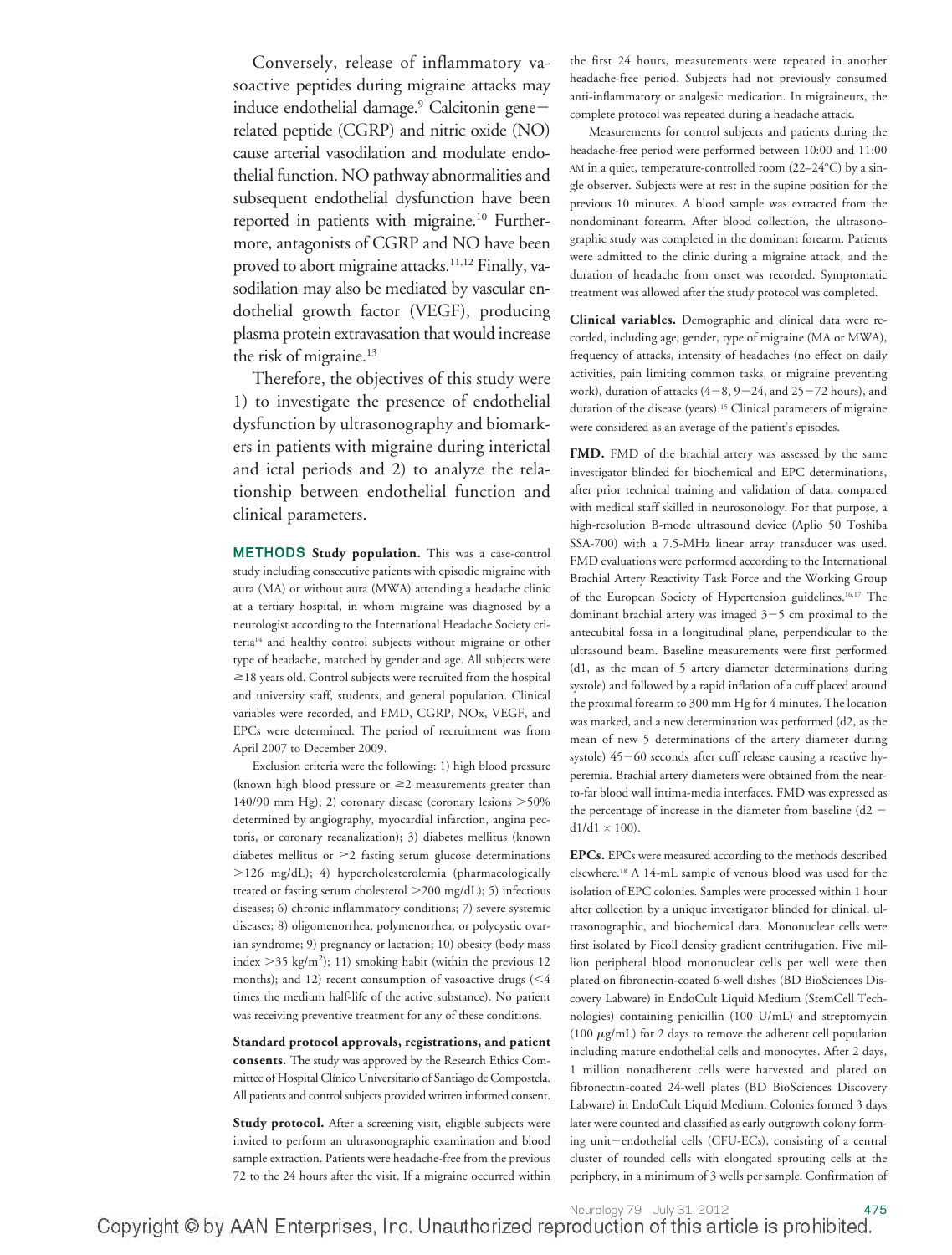the endothelial cell lineage was performed as described previously.2,19,20 Intraobserver correlation, assessed by the single investigator who analyzed 2 blood samples obtained from a single subject, was 0.91.

**Laboratory tests.** Blood samples, obtained simultaneously with the EPCs, were collected in chemistry test tubes, centrifuged at 3000 rpm for 15 minutes, and immediately frozen and stored at  $-80^{\circ}$ C. Serum levels of CGRP (Peninsula Laboratories, LLC, Belmont, CA) and VEGF (R&D Systems Inc., Minneapolis, MN) were measured using commercial ELISA kits following the manufacturer's instructions.

NO is readily oxidized to nitrite  $(\text{NO}_2^{-})$  and subsequently to nitrate  $(\text{NO}_3^-)$ , which serve as index parameters of NO production. Serum levels of NO<sub>x</sub> (NO<sub>2</sub><sup>-</sup> and NO<sub>3</sub><sup>-</sup>) were determined by HPLC following a previously described method.21 The intra-assay and interassay coefficients of variation were 5.9% and 7.4% for CGRP, 5.1% and 6.2% for VEGF, and 2.3% and 3.1% for NOx, respectively. Determinations were performed in a laboratory blinded to clinical and ultrasonographic data and EPC measurements.

**Data and statistical analysis.** Based on reproducibility data acquired in our laboratory before the study, a sample size of 46 patients with migraine in the headache-free period and 23 healthy control subjects was calculated to detect a betweengroup difference of 20% in FMD with a significance level of 0.05 and a power of 80%.

Based on previous studies, a sample size of 19 patients with an acute headache was calculated to detect a between-group difference of 20% in CGRP levels with a significance level of 0.05 and a power of 80%.22 For other variables, the calculated sample size was smaller.

Results are expressed as percentages for categorical variables and mean (SD) or median (quartiles) for continuous variables, depending on the normal or not normal distribution of data. For all comparative analysis we have considered the following variables: FMD and levels of CGRP, VEGF, NOx, and CFU-ECs.

Differences between migraineurs and control subjects were analyzed using the Student *t* test. Differences among groups of the same population were determined by analysis of variance . Correlation between variables of the same group was calculated with regression lines with a 95% confidence interval. The Pearson coefficient for continuing variables (duration of disease) and the Spearman coefficient for categorical variables (intensity of pain and frequency of attacks) were used. A value of  $p < 0.05$ was considered significant. Statistical analyses were performed with SPSS 16.0 for Mac software.

**RESULTS Clinical characteristics of study participants.** Forty-seven patients with migraine were studied during the interictal period. Only 19 were also examined during an attack of headache. Twentythree control subjects were included.

Mean age of patients with migraine was  $37.8 \pm$ 10.4 years; 46 patients were female (97.87%) and 1 was male (2.13%). Control subjects included 22 female (95.65%) and 1 male (4.35%). Mean age was  $31.8 \pm 11.0$  years. Groups did not differ statistically in gender or age.

From the 47 patients with migraine, 33 presented MWA (70.21%) and 14 MA (29.79%). Time of

| <b>Table</b><br>Clinical characteristics of patients<br>with migraine |  |                  |
|-----------------------------------------------------------------------|--|------------------|
| Characteristic                                                        |  | Value            |
| Female gender, n (%)                                                  |  | 46 (97.87)       |
| Age, y, mean $\pm$ SD                                                 |  | $37.8 \pm 10.4$  |
| Type of migraine, n (%)                                               |  |                  |
| Global                                                                |  | 47 (100)         |
| With aura                                                             |  | 14 (29.79)       |
| Without aura                                                          |  | 33 (70.21)       |
| Frequency of attacks, n (%)                                           |  |                  |
| <4 d/mo                                                               |  | 26 (55.23)       |
| $4 - 7$ d/mo                                                          |  | 18 (38.30)       |
| $8-15$ d/mo                                                           |  | 3(6.38)          |
| Intensity of pain, n (%)                                              |  |                  |
| Mild                                                                  |  | 1(2.13)          |
| Moderate                                                              |  | 16 (34.04)       |
| Severe                                                                |  | 30 (63.83)       |
| Duration of pain, n (%)                                               |  |                  |
| $4-8h$                                                                |  | 6(12.77)         |
| $9 - 24h$                                                             |  | 9(19.15)         |
| $25 - 72h$                                                            |  | 32 (68.08)       |
| Time of evolution, y, mean $\pm$ SD                                   |  |                  |
| Global                                                                |  | $16.45 \pm 13.4$ |
| With aura                                                             |  | $17.7 \pm 14.6$  |
| <b>Without aura</b>                                                   |  | $16.3 \pm 12.9$  |

evolution of migraines was  $16.45 \pm 13.40$  years. Clinical parameters are shown in the table. For ictal studies, mean time from migraine onset was 7.57  $\pm$ 1.41 hours.

**Comparative analysis between control subjects and patients with migraine during the interictal period.** Patients with migraine showed lower CFU-EC counts  $(9.4 \pm 5.0 \text{ vs }$  $17.9 \pm 6.0$ ) and higher levels of CGRP (164.2  $\pm$  139.1 vs  $37.1 \pm 38.5$  pg/mL), VEGF (473.4  $\pm$  398.7 vs 72.6  $\pm$  56.6 pg/mL), and NOx (1225.2  $\pm$  466.1 vs 671.9  $\pm$  358.6  $\mu$ M) than healthy subjects (all  $p \leq$ 0.0001), but no differences were found for FMD  $(15.3 \pm 8.9 \text{ vs } 17.5 \pm 10.1\%, p = 0.308).$ 

**Comparative analysis between MWA and MA during the interictal period.** There were no differences between MWA and MA in relation to FMD (15.1  $\pm$ 9.1 vs 15.9  $\pm$  9.0%,  $p = 0.996$ ) and levels of CFU-ECs  $(9.1 \pm 4.8 \text{ vs } 10.2 \pm 5.7, p = 0.701)$ , CGRP  $(151.5 \pm 140.2 \text{ vs } 197.1 \pm 136.6 \text{ pg/mL}, p =$ 0.295), VEGF (533.2  $\pm$  446.3 vs 318.8  $\pm$  165.9 pg/mL,  $p = 0.117$ ), and NOx (1188.4  $\pm$  453.8 vs  $1320.0 \pm 504.2 \mu M, p = 0.589$ .

**Comparative analysis between migraineurs in the interictal and ictal (migraine attack) periods.** Nineteen patients (11 with MWA and 8 with MA) were stud-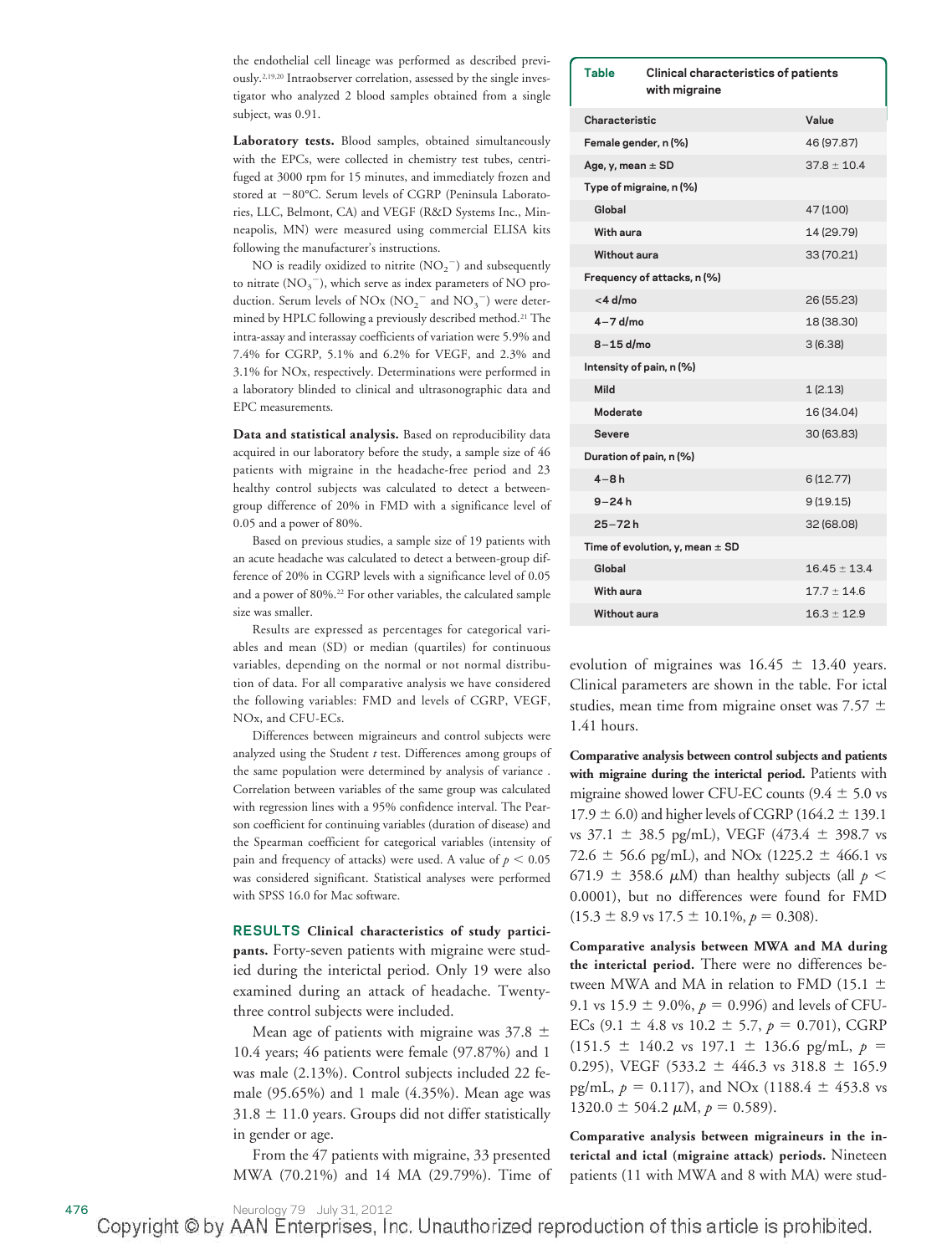**Figure Correlation between colony forming unit-endothelial cell (CFU-EC) number and time of evolution of migraine**



ied during a migraine attack. CFU-EC counts were lower (7.2  $\pm$  3.2 vs 9.7  $\pm$  5.3,  $p = 0.022$ ) and serum levels of CGRP (298.2  $\pm$  100.3 vs 160.7  $\pm$  139.4 pg/mL,  $p < 0.0001$ ) and NOx (1656.8  $\pm$  259.5 vs  $1252.9 \pm 496.2 \mu M$ ,  $p < 0.0001$ ) were higher during headaches. No differences were found for FMD  $(18.9 \pm 12.6 \text{ vs } 15.1 \pm 8.8\%, p = 0.381)$  and VEGF serum levels (457.8  $\pm$  271.5 vs 471.4  $\pm$  $384.3$  pg/mL,  $p = 0.359$ ).

**Comparative analysis between ultrasonographic, biochemical, and EPC measurements and clinical parameters of migraine.** *Time of evolution of migraine.* The numbers of CFU-ECs decreased progressively with increasing time of evolution of migraines  $(r =$  $-0.592$ ,  $p < 0.0001$ ) (figure). In contrast, no correlations were found for FMD ( $r = 0.046$ ,  $p = 0.765$ ), CGRP ( $r = -0.226$ ,  $p = 0.140$ ), VEGF ( $r = 0.047$ ,  $p = 0.742$ , or NOx ( $r = 0.036$ ,  $p = 0.815$ ).

*Intensity of pain.* No association was found between intensity of pain and FMD, CFU-ECs, CGRP, VEGF, or NOx. However, when only the moderate and severe pain groups were compared (considering that only one patient had mild headaches), serum levels of VEGF ( $p = 0.040$ ) and NOx  $(p = 0.003)$  were higher for the severe pain group.

*Frequency of migraines.* We found no relationship between frequency of migraines and FMD or levels of CFU-ECs, CGRP, VEGF, or NOx.

*Duration of headaches.* No relationship was found between duration of migraine attacks and FMD or levels of CFU-ECs, CGRP, VEGF, or NOx.

**DISCUSSION** The purpose of this study was to investigate the relationship between migraine and endothelial function measured by FMD, levels of

biochemical markers involved in vascular regulation, and EPC counts. In patients with migraine, we found lower EPC counts and higher levels of CGRP, VEGF, and NOx than in control subjects. During attacks, migraineurs showed lower EPC counts and higher levels of CGRP and NOx. No differences were found for FMD. Pain attacks did not modify the dilation capacity of the endothelium in our study. Interestingly, EPC counts decreased with the time of evolution of the disease.

Our study shows lower EPC counts in patients with migraine, supporting previous available data, which indicate a loss in number and function of EPCs in patients with migraine.7 We included healthy subjects as controls, whereas Lee et al.<sup>2</sup> compared EPC numbers in subjects with migraine and tension-type headaches. Because we had previously excluded patients with the most prevalent vascular risk factors and other variables that may influence endothelium integrity, it is tempting to postulate that low EPC levels are more a result of pathophysiologic mechanisms related to migraine than a consequence of other conditions associated with endothelial dysfunction. EPCs are a reflection of the correct functioning of the endothelium, and their decrease could be in relation to lower endothelial repair ability. This fact would explain a long-term alteration in endothelial function in patients with migraine, according to results found in patients with cardiovascular and cerebrovascular diseases.<sup>2,20</sup> These values decrease even more during an attack of headache. However, the influence of the release of biochemical factors during migraines that may mediate the EPC mobilization should be taken into account and deserves further investigation. Previous studies showed alterations of indirect markers of endothelial dysfunction in migraines of recent onset.<sup>23</sup> The correlation found between EPCs and the time of evolution of migraine proposes worsening over years.

The role of CGRP in migraine is better known; it produces neurogenic inflammation, NO- and endothelium-independent relaxation, and transmission of nociceptive stimuli. NO regulates cerebral vessel tone and could constitute a signaling molecule leading to the propagation of inflammatory responses found in migraineurs.<sup>10</sup> Abnormalities in the NO pathway have been reported in patients with migraine.24,25 Both have been extensively investigated in migraine, and NO donors can generate headache in patients with migraine.26–28 Migraineurs showed higher levels of CGRP and NOx in our study. Induced inflammation by persistent stimulation of endothelium by CGRP and NOx could lead to a progressive decrease of EPC levels as occurs with other chronic diseases.29 This effect might appear

Neurology 79 July 31, 2012 477 Copyright © by AAN Enterprises, Inc. Unauthorized reproduction of this article is prohibited.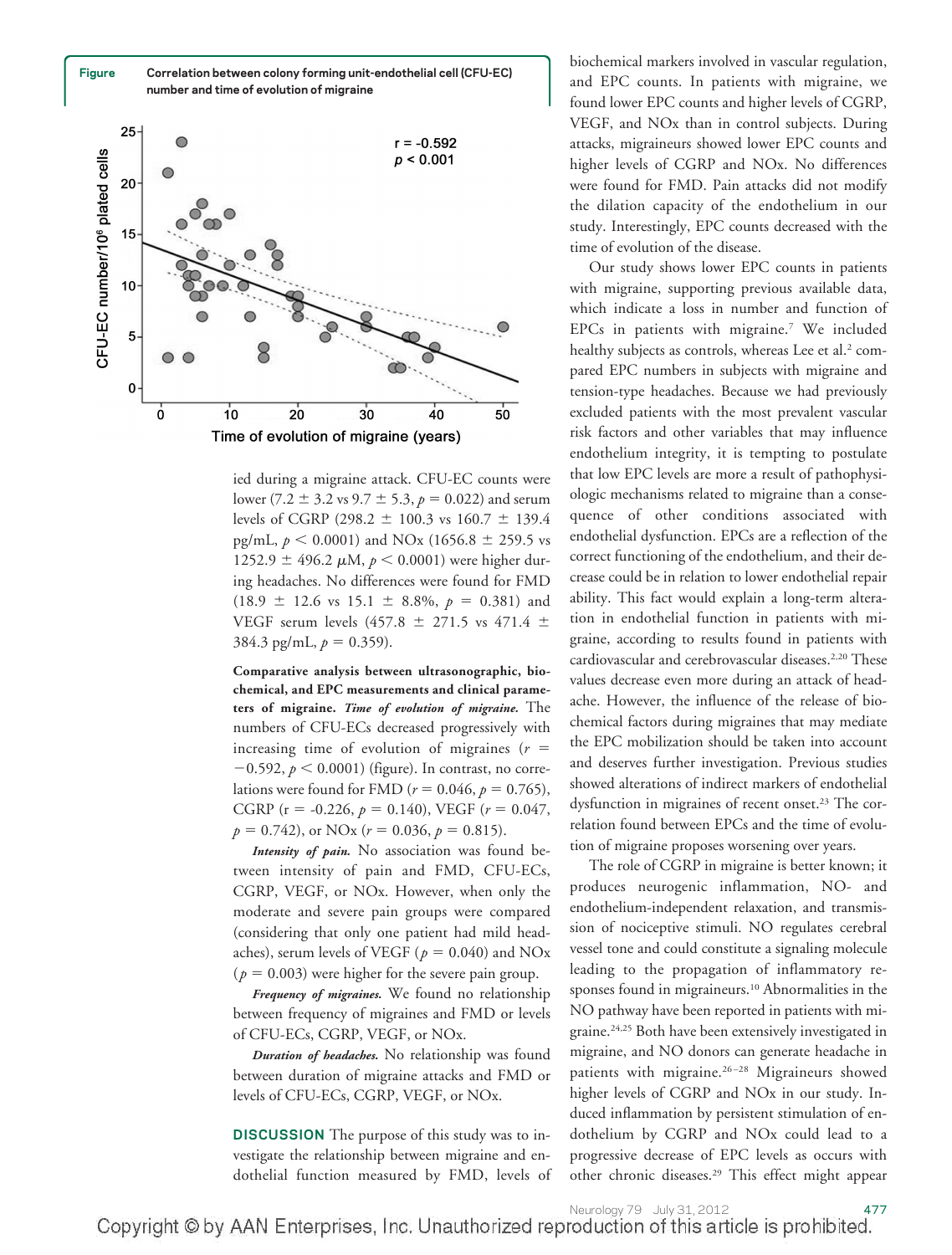with greater intensity during pain attacks according to the increased plasma levels of CGRP and NOx found during headache.

The potential role of VEGF in migraine is still not well established. VEGF constitutes a proangiogenic factor and may mediate vasodilation, leading to plasma protein extravasation and therefore to an increase in the risk of migraine. It can also promote EPC release.<sup>30,31</sup> We found decreased EPC counts and increased VEGF levels in migraineurs that could appear as a compensatory response. However, the exact mechanism by which VEGF is associated with migraine is barely known and needs further investigation. The dilation capacity of the endothelium did not differ in control subjects and patients with migraine in interictal or ictal periods. Several FMD determinations may have helped to define the involvement of the endothelium because FMD shows a high variability, and single determinations may reflect a punctual response of the endothelium more than a long-term process of endothelial dysfunction. Biochemical changes may also precede structural damage. Likewise, our study has a predominance of healthy women without previously known risk factors for endothelial dysfunction. Consequently, it is tempting to argue that results found for EPCs, VEGF, NOx, and CGRP suggest altered endothelial function in patients with migraine, although we found no differences in FMD. However, recent studies using an invasive ultrasonographic method with infusion of L-arginine, a NO precursor, have shown no correlation between cerebral and systemic vascular reactivity.<sup>32</sup>

No relation was observed between biochemical markers and EPCs in the interictal period and frequency of attacks or duration of pain. It might seem that patients with more frequent migraine attacks could trigger mechanisms resulting in endothelium dysfunction more often, but in our study only a small percentage of patients with migraine had more than 7 days of pain per month. The intensity of attacks was found to be related to higher levels of VEGF and NOx during the interictal period for moderate and severe pain groups. The more they increase, the easier it is for greater vasodilation with subsequently plasma protein extravasation that would increase the intensity of pain.

This study has several limitations such as the facts that FMD was only studied punctually and the FMD investigator was not blinded for clinical data. A bigger sample size, the use of vasoactive substances, or a simultaneous study of intracranial circulation could have powered our results. There are different methods for the study of EPCs, such as flow cytometry or cell culture for CFU-EC counts. At present, the most accepted method is flow cytometry, but several studies in stroke patients have obtained virtually the same results using both techniques.<sup>18,33,34</sup>

The high prevalence of migraine increases interest in its pathophysiology. Previous studies had separately shown the influence of different markers of endothelial function in migraines of recent onset and in patients from the general population.4,7,23,24 Our results support these findings in patients free of other factors that could influence endothelium, suggesting their relation to patients with migraine independently of any other condition, but this may limit the generalizability of our results.

In our study, patients with migraine have lower EPC counts and higher levels of CGRP, NOx, and VEGF. Furthermore, EPC levels decrease with the longer duration of the disease. These findings suggest altered endothelial function in patients with migraine.

#### **AUTHOR CONTRIBUTIONS**

R. Leira and J. Castillo conceived and designed the research, analyzed and interpreted the data, and handled funding and supervision. X. Rodríguez-Osorio and R. Leira drafted the manuscript. J. Castillo performed statistical analysis. T. Sobrino and F. Martínez helped to analyze and interpret the data and made critical revision to the manuscript for important intellectual content. T. Sobrino and D. Brea acquired, analyzed, and interpreted the biochemical and cellular data and supervised the work. X. Rodríguez-Osorio, F. Martínez, and R. Leira helped to acquire, analyze, and interpret the clinical ultrasonographic data.

#### **DISCLOSURE**

The authors report no disclosures relevant to the manuscript. **Go to Neurology.org for full disclosures.**

*Received November 28, 2011. Accepted in final form March 19, 2012.*

#### **REFERENCES**

- 1. Rexler H. Endothelial dysfunction: clinical implications. Prog Cardiovasc Dis 1997;39:287–324.
- 2. Hill JM, Zalos G, Halcox JP, et al. Circulating endothelial progenitor cells, vascular function, and cardiovascular risk. N Engl J Med 2003;348:593–600.
- 3. Silva FA, Rueda-Clausen CF, Silva SY, et al. Endothelial function in patients with migraine during the interictal period. Headache 2007;47:45–51.
- 4. Yetkin E, Ozisik H, Ozcan C, Aksoy Y, Turhan H. Decreased endothelium-dependent vasodilatation in patients with migraine: a new aspect to vascular pathophysiology of migraine. Coron Artery Dis 2006;17:29–33.
- 5. Vernieri F, Moro L, Altamura C, et al. Patients with migraine with aura have increased flow mediated dilation. BMC Neurol 2010;10:18.
- 6. George J, Shmilovich H, Deutsch V, Miller H, Keren G, Roth A. Comparative analysis of methods for assessment of circulating endothelial progenitor cells. Tissue Eng 2006; 12:331–335.
- 7. Lee ST, Chu K, Jung KH, et al. Decreased number and function of endothelial progenitor cells in patients with migraine. Neurology 2008;70:1510–1517.